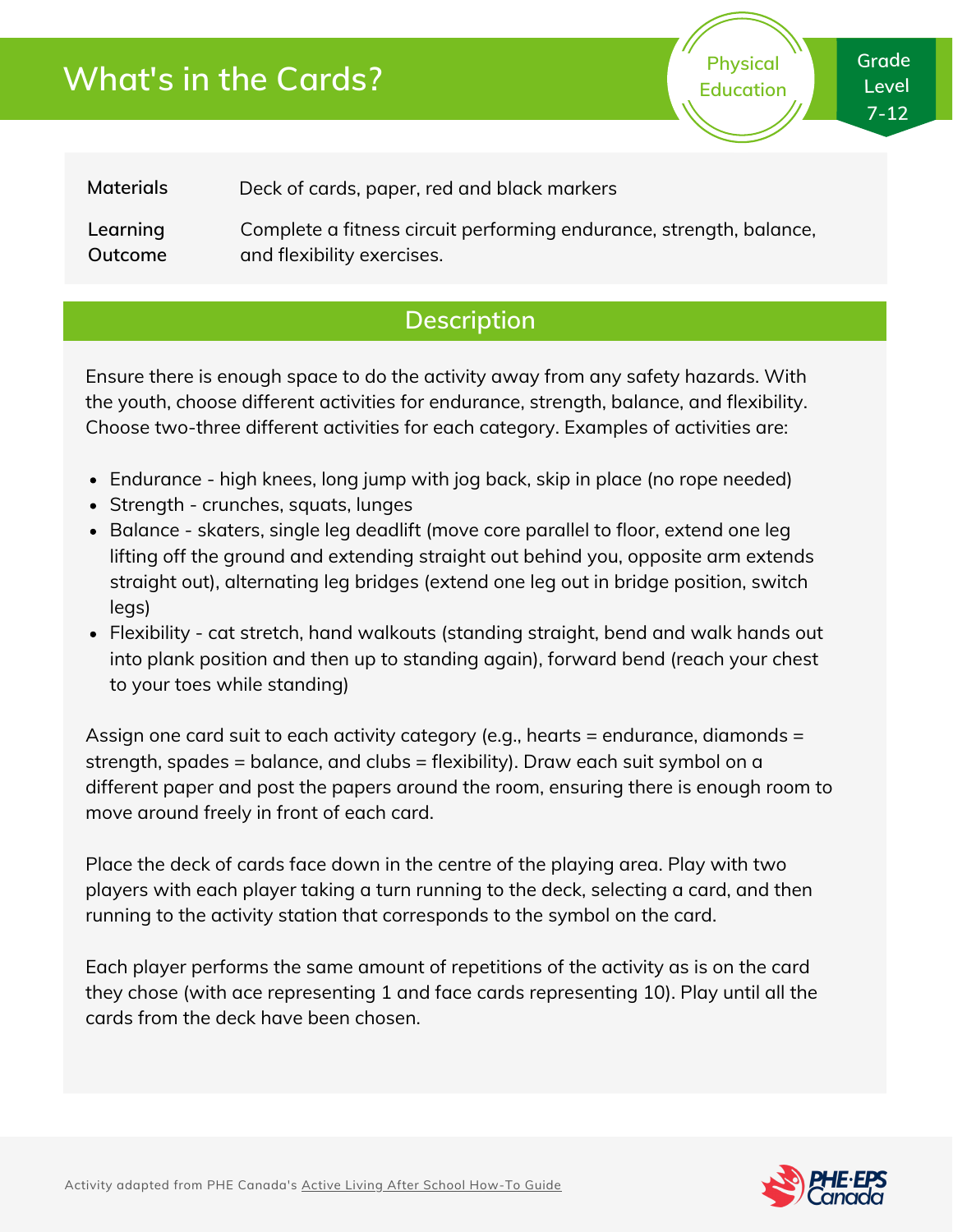# **What's in the Cards?**

**Physical Education**

## **Physical Education Competencies**



#### **MOVE**

**Develop psychomotor skills, tactics, and strategies that facilitate a variety of physical activities across diverse environments.**

#### **THINK**

**Develop cognitive skills and strategies for a variety of movement contexts that facilitate critical thinking, decision making, and problem solving.**



#### **FEEL**

**Develop affective skills and strategies that facilitate healthy and safe relationships with themselves, with others, and with their environment.**

#### **ACT**

**Practice behaviour skills and strategies that facilitate movement competence and confidence.**



## **Reflection Questions**

Reflection is important to support learning during physical activity. Consider asking the youth the reflection questions below and discuss the answers together.

- *What exercises did you find it the easiest to do? Hardest? Why?*
- *What ways could you modify the activity to make it easier? Harder?*